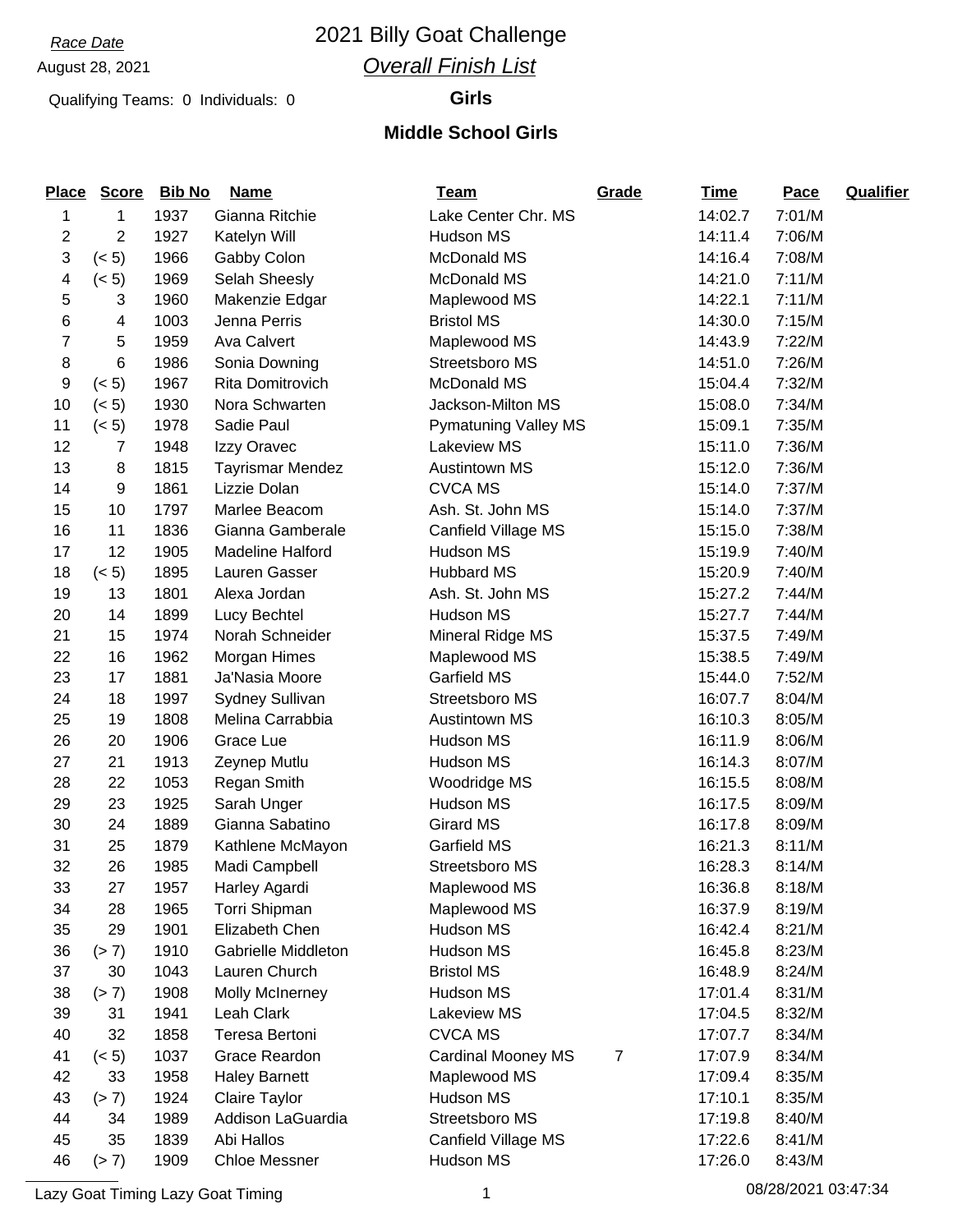# *Race Date* 2021 Billy Goat Challenge *Overall Finish List*

Qualifying Teams: 0 Individuals: 0 **Girls**

#### **Middle School Girls**

| <b>Place</b> | <b>Score</b> | <b>Bib No</b> | <b>Name</b>              | <u>Team</u>              | Grade | <b>Time</b> | Pace   | <b>Qualifier</b> |
|--------------|--------------|---------------|--------------------------|--------------------------|-------|-------------|--------|------------------|
| 47           | 36           | 1943          | Auora Hall               | <b>Lakeview MS</b>       |       | 17:30.0     | 8:45/M |                  |
| 48           | (> 7)        | 1918          | Caitlin Petrosino        | Hudson MS                |       | 17:32.4     | 8:46/M |                  |
| 49           | 37           | 1964          | Delaney Martinez         | Maplewood MS             |       | 17:38.0     | 8:49/M |                  |
| 50           | 38           | 1934          | Hannah Crissman          | Lake Center Chr. MS      |       | 17:40.8     | 8:50/M |                  |
| 51           | 39           | 1052          | <b>Madison Singer</b>    | Woodridge MS             |       | 17:43.2     | 8:52/M |                  |
| 52           | 40           | 1831          | Sabrina Baskett          | Canfield Village MS      |       | 17:46.6     | 8:53/M |                  |
| 53           | (< 5)        | 1866          | Paige Cowan              | East Liverpool MS        |       | 17:47.3     | 8:54/M |                  |
| 54           | 41           | 1802          | Sofia Park               | Ash. St. John MS         |       | 17:56.7     | 8:58/M |                  |
| 55           | (> 7)        | 1907          | Aliya Mallas             | Hudson MS                |       | 17:59.4     | 9:00/M |                  |
| 56           | 42           | 1875          | Rebecca Evans            | Garfield MS              |       | 18:00.6     | 9:00/M |                  |
| 57           | 43           | 1884          | Olivia Rowe              | Garfield MS              |       | 18:02.5     | 9:01/M |                  |
| 58           | (< 5)        | 1968          | Grace Schrin             | <b>McDonald MS</b>       |       | 18:02.5     | 9:01/M |                  |
| 59           | 44           | 1970          | Angel Coonce             | Mineral Ridge MS         |       | 18:05.5     | 9:03/M |                  |
| 60           | 45           | 1819          | <b>Addison Whitten</b>   | <b>Austintown MS</b>     |       | 18:05.7     | 9:03/M |                  |
| 61           | 46           | 1821          | <b>Madison Armour</b>    | <b>Bristol MS</b>        |       | 18:09.0     | 9:05/M |                  |
| 62           | 47           | 1993          | Rayna Rippey             | Streetsboro MS           |       | 18:10.3     | 9:05/M |                  |
| 63           | 48           | 1007          | Delaney Creahan          | <b>CVCA MS</b>           |       | 18:11.0     | 9:06/M |                  |
| 64           | (> 7)        | 1963          | Ava Liptak               | Maplewood MS             |       | 18:11.7     | 9:06/M |                  |
| 65           | 49           | 1991          | Kaelyn Malloy            | Streetsboro MS           |       | 18:18.4     | 9:09/M |                  |
| 66           | (> 7)        | 1898          | Vienne Bateman           | Hudson MS                |       | 18:20.8     | 9:10/M |                  |
| 67           | 50           | 1844          | Kylie Marciniak          | Canfield Village MS      |       | 18:20.9     | 9:10/M |                  |
| 68           | (> 7)        | 1961          | Hannah Griffin           | Maplewood MS             |       | 18:25.3     | 9:13/M |                  |
| 69           | (< 5)        | 1932          | Maelynn Jaros            | LaBrae MS                |       | 18:26.1     | 9:13/M |                  |
| 70           | 51           | 1935          | <b>Grace Duff</b>        | Lake Center Chr. MS      |       | 18:27.7     | 9:14/M |                  |
| 71           | 52           | 1798          | Kylie Bilbrey            | Ash. St. John MS         |       | 18:29.8     | 9:15/M |                  |
| 72           | 53           | 1871          | OliviA Snedicker         | <b>East Palestine MS</b> |       | 18:32.5     | 9:16/M |                  |
| 73           | 54           | 1999          | Rylie Mcmonigle          | Woodridge MS             |       | 18:36.2     | 9:18/M |                  |
| 74           | 55           | 1833          | Kara Crawford            | Canfield Village MS      |       | 18:38.6     | 9:19/M |                  |
| 75           | 56           | 1945          | Nora Lewis               | Lakeview MS              |       | 18:45.6     | 9:23/M |                  |
| 76           | 57           | 1846          | <b>Sydney Rakers</b>     | Canfield Village MS      |       | 18:47.9     | 9:24/M |                  |
| 77           | 58           | 1994          | Kaylee Roberts           | Streetsboro MS           |       | 18:51.8     | 9:26/M |                  |
| 78           | 59           | 1842          | Giada Lavanty            | Canfield Village MS      |       | 18:54.5     | 9:27/M |                  |
| 79           | (> 7)        | 1904          | <b>Audrey Goldslager</b> | Hudson MS                |       | 18:59.6     | 9:30/M |                  |
| 80           | 60           | 1055          | Audra Warnick            | Woodridge MS             |       | 18:59.7     | 9:30/M |                  |
| 81           | (> 7)        | 1835          | Maddie Facemyer          | Canfield Village MS      |       | 19:01.5     | 9:31/M |                  |
| 82           | (> 7)        | 1911          | <b>Maddison Monroe</b>   | Hudson MS                |       | 19:03.6     | 9:32/M |                  |
| 83           | (> 7)        | 1837          | <b>Grace Gershkowitz</b> | Canfield Village MS      |       | 19:07.0     | 9:34/M |                  |
| 84           | (> 7)        | 1903          | Arianna Durbin           | Hudson MS                |       | 19:08.9     | 9:34/M |                  |
| 85           | 61           | 1826          | Kendra Cefaratti         | <b>Bristol MS</b>        |       | 19:14.2     | 9:37/M |                  |
| 86           | (< 5)        | 1853          | Mae Robinson             | <b>Champion MS</b>       |       | 19:17.4     | 9:39/M |                  |
| 87           | 62           | 1887          | Maddy Odvar              | <b>Girard MS</b>         |       | 19:17.9     | 9:39/M |                  |
| 88           | 63           | 1886          | Lacie Lamm               | <b>Girard MS</b>         |       | 19:19.0     | 9:40/M |                  |
| 89           | (> 7)        | 1996          | <b>Riley Suchy</b>       | Streetsboro MS           |       | 19:20.4     | 9:40/M |                  |
| 90           | (> 7)        | 1848          | Natalie Sawicki          | Canfield Village MS      |       | 19:20.9     | 9:40/M |                  |
| 91           | 64           | 1869          | Leighdin Harker          | East Palestine MS        |       | 19:21.2     | 9:41/M |                  |
| 92           | 65           | 1051          | Cielo Romero-barrios     | Woodridge MS             |       | 19:25.9     | 9:43/M |                  |

Lazy Goat Timing Lazy Goat Timing 2 08/28/2021 03:47:34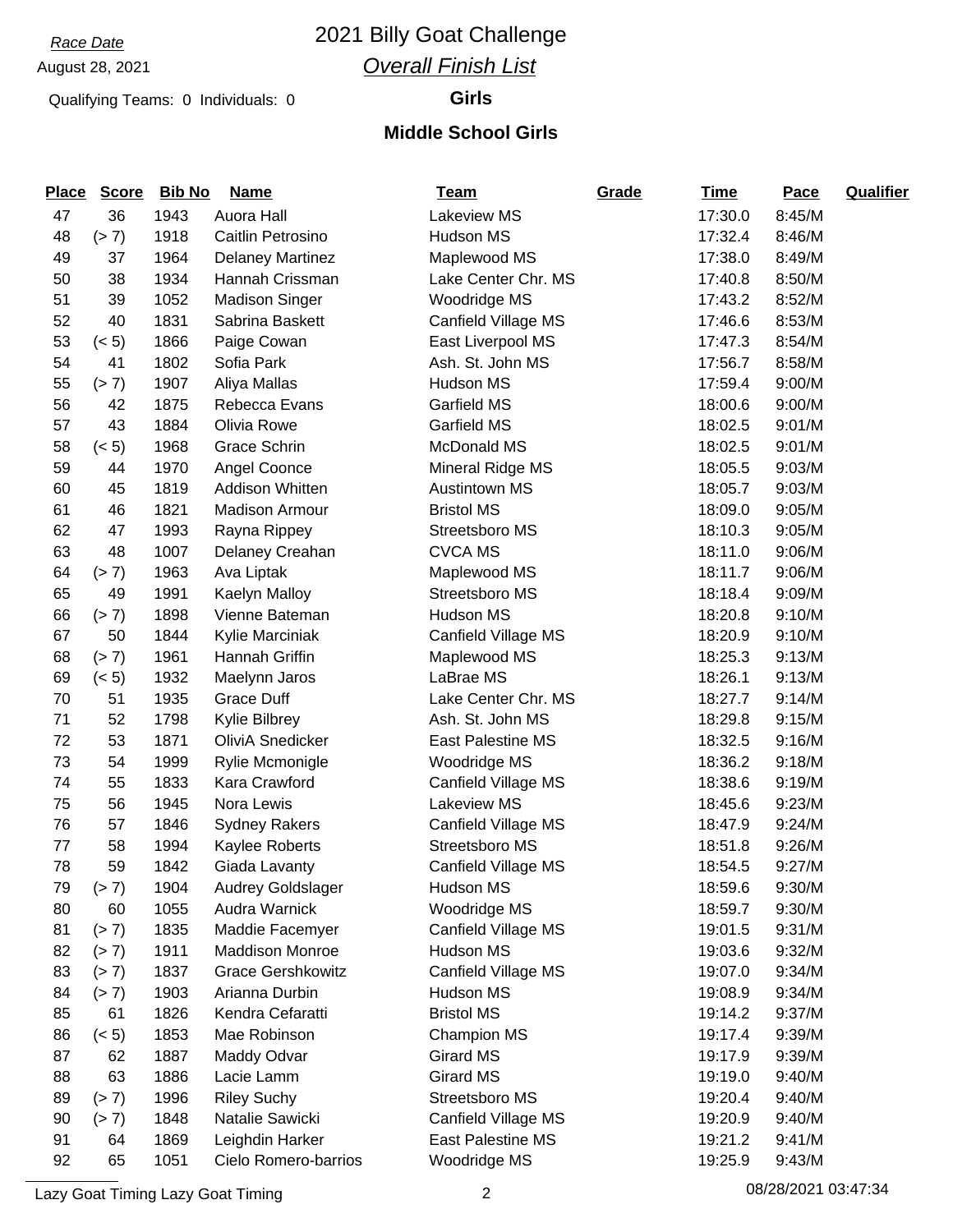# *Race Date* 2021 Billy Goat Challenge *Overall Finish List*

Qualifying Teams: 0 Individuals: 0 **Girls**

#### **Middle School Girls**

| <b>Place</b> | <b>Score</b> | <b>Bib No</b> | <b>Name</b>             | <u>Team</u>               | Grade | <b>Time</b> | Pace    | <b>Qualifier</b> |
|--------------|--------------|---------------|-------------------------|---------------------------|-------|-------------|---------|------------------|
| 93           | (> 7)        | 1845          | Maria Meranto           | Canfield Village MS       |       | 19:26.9     | 9:43/M  |                  |
| 94           | (< 5)        | 1929          | Abby Bueno              | Jackson-Milton MS         |       | 19:27.8     | 9:44/M  |                  |
| 95           | (> 7)        | 1922          | Saya Sakai              | Hudson MS                 |       | 19:28.4     | 9:44/M  |                  |
| 96           | (> 7)        | 1998          | Morgan Vales            | Streetsboro MS            |       | 19:36.3     | 9:48/M  |                  |
| 97           | 66           | 1950          | Aurora Sensabaugh       | Lakeview MS               |       | 19:48.0     | 9:54/M  |                  |
| 98           | (> 7)        | 1832          | <b>Chloe Blott</b>      | Canfield Village MS       |       | 19:49.3     | 9:55/M  |                  |
| 99           | 67           | 1024          | Ava Serrano             | <b>Girard MS</b>          |       | 19:50.4     | 9:55/M  |                  |
| 100          | 68           | 1946          | <b>Claire Marble</b>    | <b>Lakeview MS</b>        |       | 19:51.0     | 9:56/M  |                  |
| 101          | 69           | 1807          | <b>Lindsey Brown</b>    | <b>Austintown MS</b>      |       | 19:51.5     | 9:56/M  |                  |
| 102          | (< 5)        | 1954          | Abigail Kibler          | Lordstown MS              |       | 19:52.9     | 9:56/M  |                  |
| 103          | 70           | 1888          | Ava Sabatino            | <b>Girard MS</b>          |       | 20:00.3     | 10:00/M |                  |
| 104          | (> 7)        | 1849          | Maya VanDussen          | Canfield Village MS       |       | 20:03.1     | 10:02/M |                  |
| 105          | (< 5)        | 1977          | Mia DeCesare            | <b>Newton Falls MS</b>    |       | 20:09.5     | 10:05/M |                  |
| 106          | (< 5)        | 1038          | Maeve Law               | <b>Cardinal Mooney MS</b> | 8     | 20:10.4     | 10:05/M |                  |
| 107          | 71           | 1892          | Kendall Yankey          | <b>Girard MS</b>          |       | 20:14.9     | 10:07/M |                  |
| 108          | (< 5)        | 1976          | Kiana Carlisle          | <b>Newton Falls MS</b>    |       | 20:16.1     | 10:08/M |                  |
| 109          | 72           | 1864          | <b>Elyse Mitchell</b>   | <b>CVCA MS</b>            |       | 20:17.6     | 10:09/M |                  |
| 110          | (> 7)        | 1843          | Addison Lopatta         | Canfield Village MS       |       | 20:22.3     | 10:11/M |                  |
| 111          | (< 5)        | 1981          | Raegan Wynn             | Sebring McKinley MS       |       | 20:32.2     | 10:16/M |                  |
| 112          | 73           | 1867          | Rosie Champney          | <b>East Palestine MS</b>  |       | 20:32.7     | 10:16/M |                  |
| 113          | 74           | 1939          | Julianna Anderson       | Lakeview MS               |       | 20:33.9     | 10:17/M |                  |
| 114          | (> 7)        | 1915          | Maris Ott               | Hudson MS                 |       | 20:36.3     | 10:18/M |                  |
| 115          | 75           | 1809          | Julia Carroll           | <b>Austintown MS</b>      |       | 20:39.5     | 10:20/M |                  |
| 116          | 76           | 1001          | <b>Brenna Bosley</b>    | <b>Austintown MS</b>      |       | 20:43.3     | 10:22/M |                  |
| 117          | (< 5)        | 1982          | Abbey Grimm             | Southington MS            |       | 20:46.9     | 10:23/M |                  |
| 118          | (< 5)        | 1854          | <b>Bella Weber</b>      | <b>Champion MS</b>        |       | 20:49.9     | 10:25/M |                  |
| 119          | (> 7)        | 1920          | Sarah Radcliff          | Hudson MS                 |       | 20:56.2     | 10:28/M |                  |
| 120          | (< 5)        | 1030          | Reagan Savaet           | <b>Cardinal Mooney MS</b> | 7     | 20:58.6     | 10:29/M |                  |
| 121          | 77           | 1972          | Addy O'Brien            | Mineral Ridge MS          |       | 20:58.6     | 10:29/M |                  |
| 122          | (> 7)        | 1834          | Sophia Edwards          | Canfield Village MS       |       | 21:08.0     | 10:34/M |                  |
| 123          | (> 7)        | 1988          | Abi Hoffman             | Streetsboro MS            |       | 21:11.0     | 10:36/M |                  |
| 124          | 78           | 1816          | Rachel Snyder           | <b>Austintown MS</b>      |       | 21:11.5     | 10:36/M |                  |
| 125          | (> 7)        | 1984          | Claire Campbell         | Streetsboro MS            |       | 21:14.7     | 10:37/M |                  |
| 126          | (> 7)        | 1847          | Carly Reigstad          | Canfield Village MS       |       | 21:20.9     | 10:40/M |                  |
| 127          | 79           | 1933          | Sophia Chesnic          | Lake Center Chr. MS       |       | 21:27.5     | 10:44/M |                  |
| 128          | 80           | 1830          | Anistyn Williams        | <b>Bristol MS</b>         |       | 21:34.0     | 10:47/M |                  |
| 129          | (> 7)        | 1987          | Allison Haber           | Streetsboro MS            |       | 21:38.4     | 10:49/M |                  |
| 130          | (> 7)        | 1990          | Lola Maglionico         | Streetsboro MS            |       | 21:39.8     | 10:50/M |                  |
| 131          | (> 7)        | 1840          | Sophia Kadilak          | Canfield Village MS       |       | 21:40.9     | 10:50/M |                  |
| 132          | 81           | 1827          | <b>Brooke Perris</b>    | <b>Bristol MS</b>         |       | 21:43.7     | 10:52/M |                  |
| 133          | (> 7)        | 1912          | Paige Movshin           | Hudson MS                 |       | 21:47.5     | 10:54/M |                  |
| 134          | 82           | 1938          | Emma Snyder             | Lake Center Chr. MS       |       | 21:48.1     | 10:54/M |                  |
| 135          | 83           | 1873          | Kellyn Bartlett-Habeger | Garfield MS               |       | 21:52.8     | 10:56/M |                  |
| 136          | 84           | 1878          | Lillian Kercher         | Garfield MS               |       | 21:55.7     | 10:58/M |                  |
| 137          | 85           | 1874          | Riley Eisenmann         | Garfield MS               |       | 21:58.1     | 10:59/M |                  |
| 138          | 86           | 1863          | Ava Holmes              | <b>CVCA MS</b>            |       | 21:58.3     | 10:59/M |                  |

Lazy Goat Timing Lazy Goat Timing 3 1 2012 1 2014 1 2022 1 2023/2021 1 2023/2021 1 2023/2021 1 2024 1 2024 1 20